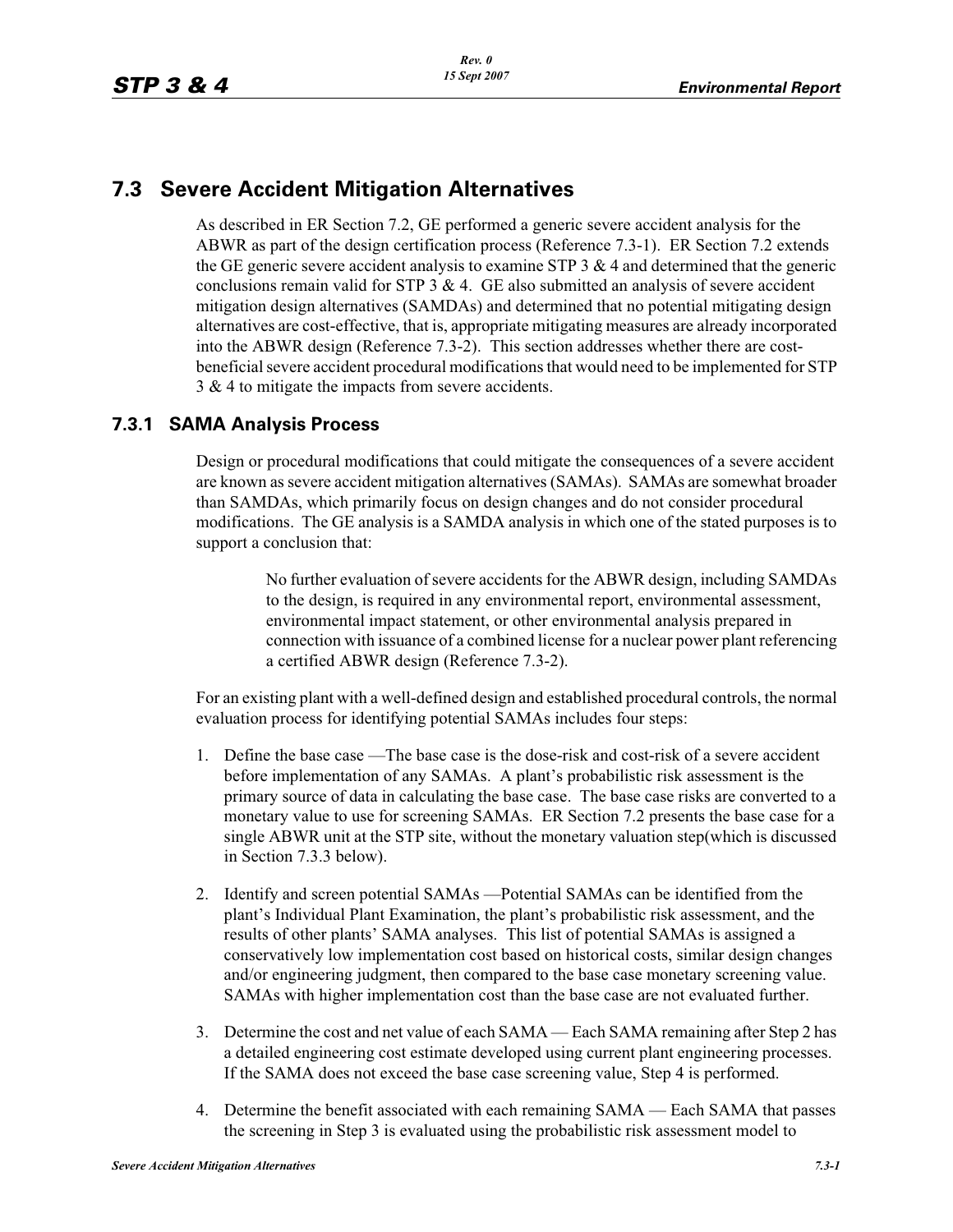determine the reduction in risk associated with implementation of the proposed SAMA. The reduction in risk benefit is then converted to a monetary value and compared to the detailed cost estimate developed in Step 3. Those SAMAs with reasonable cost-benefit ratios are considered for implementation.

Since the GE analysis has shown that there are no additional cost-beneficial design modifications, no further assessment of design modifications is required. In the absence of an existing plant with established procedural controls, the STP SAMA analysis thus is limited to determining the magnitude of plant-specific procedural modifications that would be costeffective. Determining the magnitude of cost-effective procedural modifications is the same as "1. Define base case" for existing nuclear units. The monetary value of the base case benefit is calculated by assuming the current dose-risk of the unit could be reduced to zero and assigning a defined dollar value for this reduction in risk. Any procedural change with a cost that exceeds the benefit value would not be considered cost-effective.

The dose-risk and cost-risk results from the ER Section 7.2 analyses are converted to monetary value in accordance with methods established in NUREG/BR-0184 (Reference 7.3-3). NUREG/BR-0184 presents methods for determining the value of decreases in risk using four types of attributes: public health, occupational health, offsite property, and onsite property. Any SAMAs in which the conservatively low implementation cost exceeds the base case monetary value would not pass the screening in Step 2. If the STP baseline analysis produces a monetary value of the benefit that is below the cost expected for implementation of any SAMA, the remaining steps of the SAMA analysis are not necessary.

#### **7.3.2 ABWR SAMA Analysis**

In the certification process, only design alternatives were of interest. The GE SAMDA analysis is presented in the Technical Support Document for the ABWR (Reference 7.3-2). The monetary valuation of the averted cost-risk (defined as the monetary valuation of reducing the base case core damage frequency to zero) was based solely on the cumulative dose-risk over the 60-year life of the plant, assuming the NRC-generated value of \$1000 per person-rem. The resulting dose-risk was determined to be 0.269 person-rem  $(4.48 \times 10^{-3})$  person-rem per reactor year), so the averted cost-risk was calculated to be \$269. GE determined that no design change would be cost-effective with this low value of averted cost-risk.

#### **7.3.3 Monetary Valuation of the STP 3 & 4 Cost-Risk**

The principal inputs to the base case calculations are as follows:

| Dose-risk              | $4.3 \times 10^{-3}$ person-rem per reactor year (reported in<br>Table 7.2-1) |  |
|------------------------|-------------------------------------------------------------------------------|--|
| Cost-risk              | 2.6 dollars per reactor year (reported in Table 7.2-1)                        |  |
| Dollars per person-rem | \$2000 (provided in NUREG/BR-0184)                                            |  |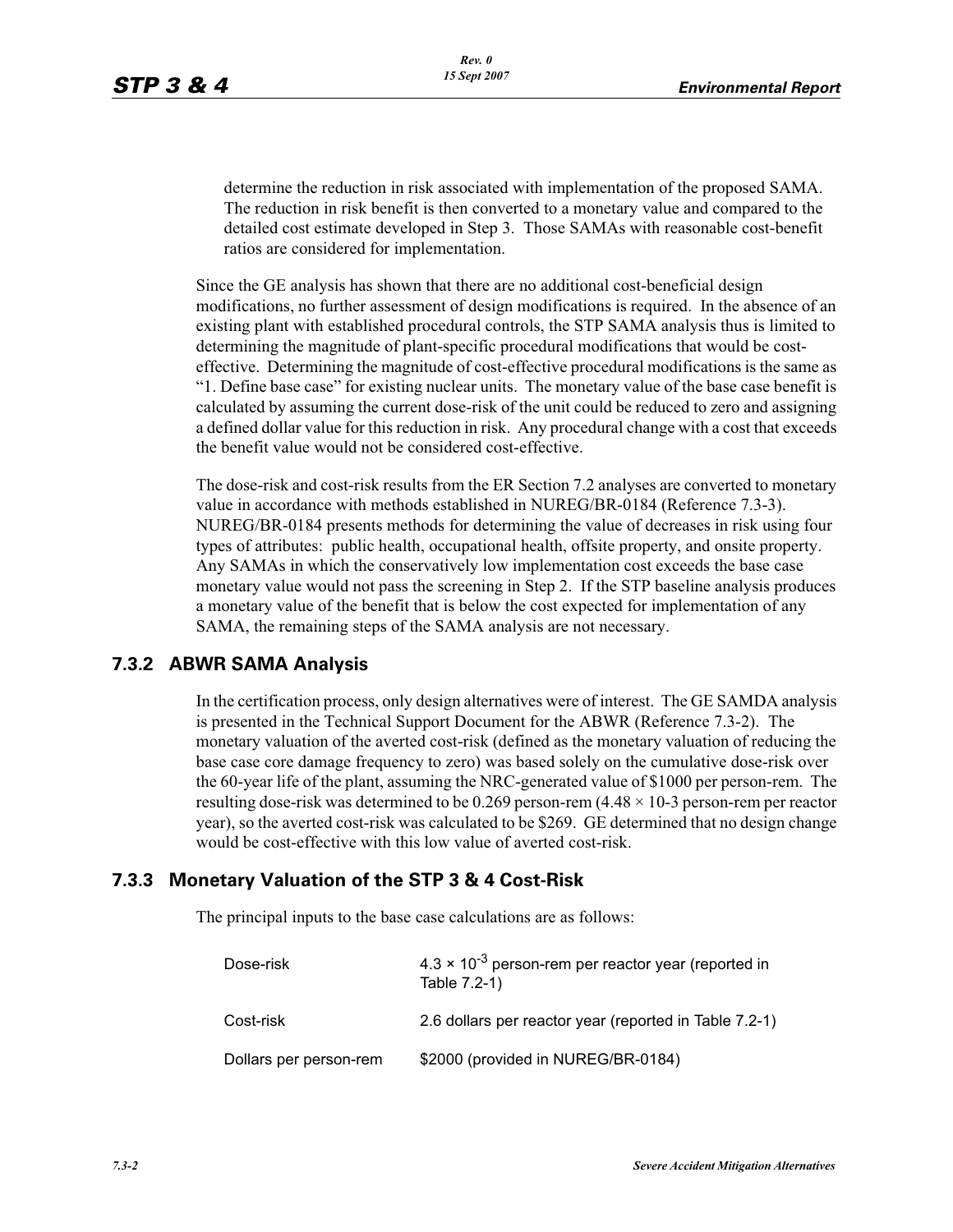| Licensing period       | 40 years                                 |
|------------------------|------------------------------------------|
| Economic discount rate | 7% and 3% (recommended in NUREG/BR-0184) |

With these inputs, the monetary valuation of reducing the base case core damage frequency to zero is presented in Table 7.3-1. The monetary valuation, known as the maximum averted costrisk, is conservative because no SAMA can reduce the core damage frequency to zero.

The maximum averted cost-risk for a single ABWR at the proposed STP site is \$6,900. Even with a conservative 3% discount rate, the valuation of the averted risk is only approximately \$12,500.

These values are higher than the GE generic analysis result of \$269. However, the GE analysis (Reference 7.3-2) used a different methodology that did not calculate a cost-risk for each accident sequence, did not calculate net present value, and used \$1000 per person-rem instead of \$2000. If STPNOC were to perform the analysis described in ER Section 7.2 using the GE methodology (Reference 7.3-2), the resulting dose-risk value would be \$258. This \$258 value is approximately the same as the GE value. Even using the STPNOC values, the results of the SAMDA analysis performed by GE for the ABWR would not be affected; i.e., there still would be no cost-effective design alternatives.

Due to the costs associated with processing administrative changes (including training costs), administrative changes are likely to cost more than the maximum averted cost-risk of \$6,900 (or even \$12,500). Furthermore, since administrative changes would likely have a small impact on risk, the reduction in risk benefit of administrative changes will likely be substantially less than the cost of the administrative changes. Therefore, it may be concluded that administrative changes are not reasonable SAMAs.

Evaluation of specific administrative controls will occur when the STP  $3 \& 4$  design is finalized and plant administrative processes and procedures are being developed. At that time, appropriate administrative controls on plant operations would be incorporated into the management systems for STP 3 & 4.

#### **7.3.4 References**

- 7.3-1 "Probabilistic Evaluations," Chapter 19D, ABWR Standard Safety Analysis Report, Amendment 35, General Electric.
- 7.3-2 "Technical Support Document for the ABWR," Revision 1, MPL No. A90-3230, General Electric, San Jose, California, November 18, 1994.
- 7.3-3 "Regulatory Analysis Technical Evaluation Handbook," NUREG/BR-0184, January 1997.